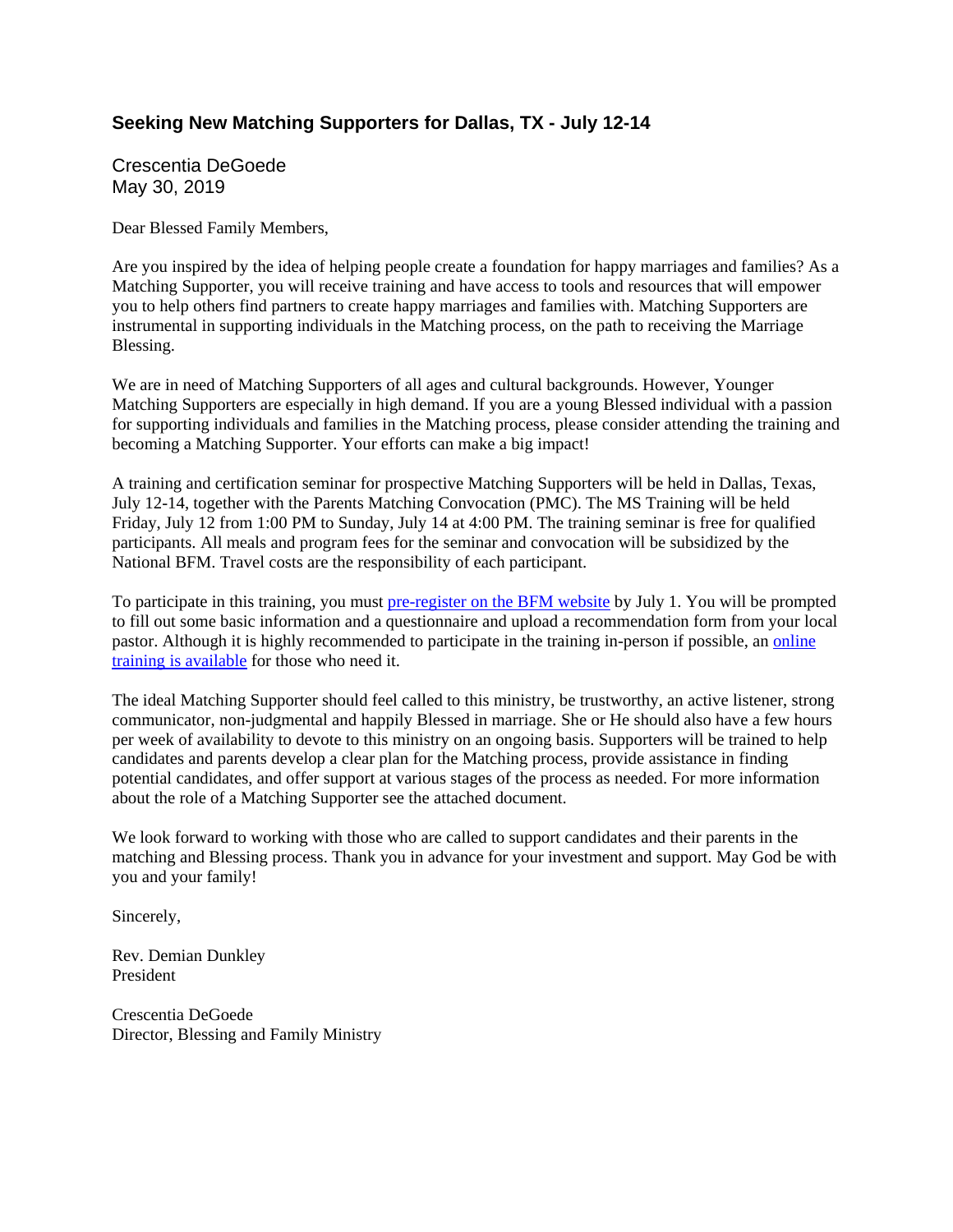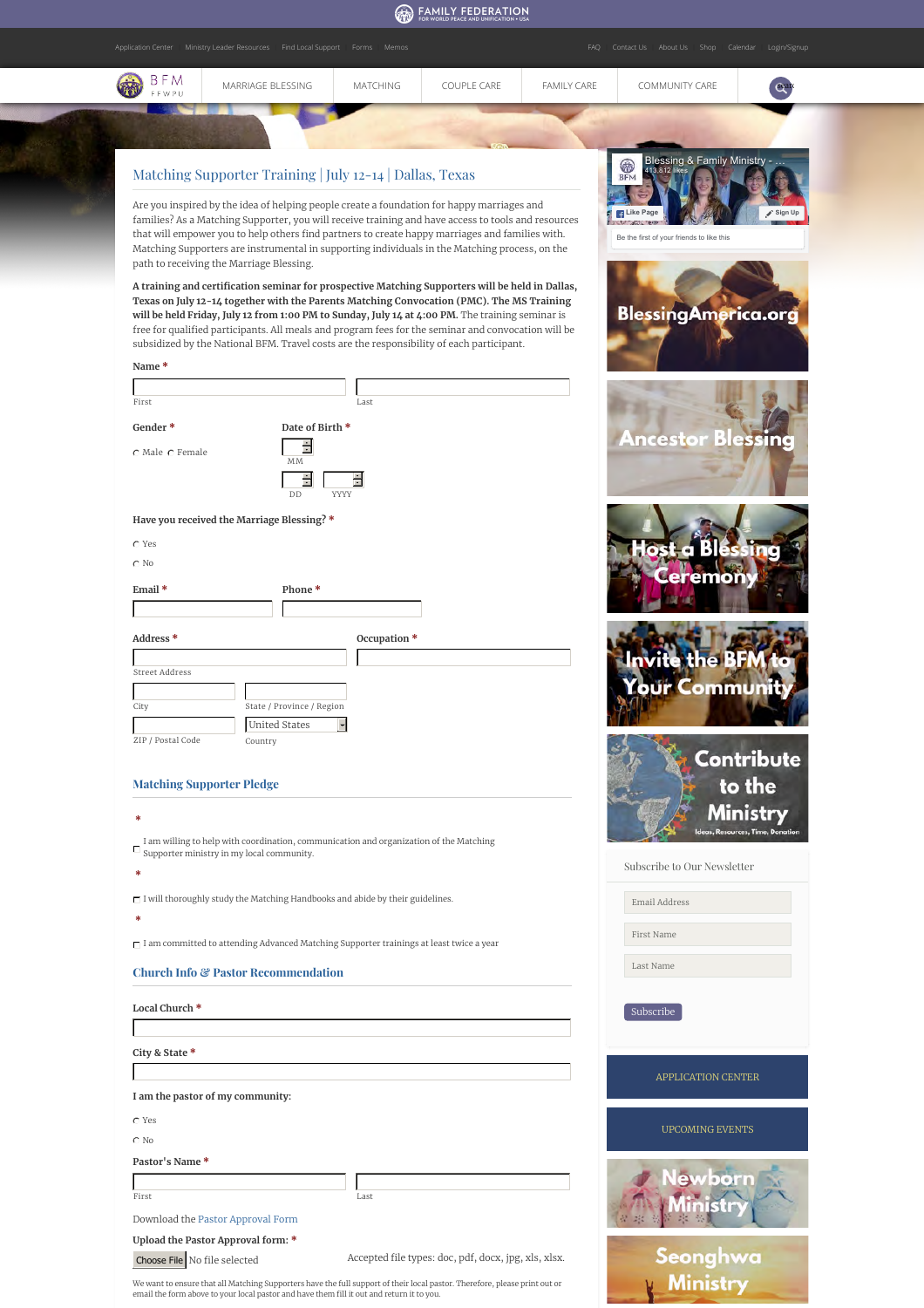|                                  | 1. What inspires you to want to support and facilitate the Matching process? *             |
|----------------------------------|--------------------------------------------------------------------------------------------|
|                                  |                                                                                            |
|                                  |                                                                                            |
|                                  |                                                                                            |
|                                  |                                                                                            |
|                                  |                                                                                            |
|                                  |                                                                                            |
|                                  |                                                                                            |
|                                  |                                                                                            |
|                                  |                                                                                            |
|                                  |                                                                                            |
|                                  | 2. If any, what experience have you had to prepare you to become a Matching Supporter? *   |
|                                  |                                                                                            |
|                                  |                                                                                            |
|                                  |                                                                                            |
|                                  |                                                                                            |
|                                  |                                                                                            |
|                                  |                                                                                            |
|                                  |                                                                                            |
|                                  |                                                                                            |
|                                  |                                                                                            |
|                                  | 3. Please indicate any specific areas of the Matching that interest you: *                 |
| $\mathop{\Box}$ Blessed Children | $\Gamma$ First Generation<br>$\Box$ Special Needs                                          |
| $\Gamma$ BC 24+                  | $\Box$ All of above                                                                        |
|                                  |                                                                                            |
|                                  | 4. What are your preferred areas of Matching (listed above) and why? *                     |
|                                  |                                                                                            |
|                                  |                                                                                            |
|                                  | 5. How will you continue your education as a Matching Supporter after you are certified? * |
|                                  |                                                                                            |
|                                  |                                                                                            |
|                                  |                                                                                            |
|                                  |                                                                                            |
|                                  |                                                                                            |
|                                  |                                                                                            |
|                                  |                                                                                            |
|                                  |                                                                                            |
|                                  |                                                                                            |
|                                  | 6. Please list any languages you speak and/or countries you have lived in. $\ast$          |
|                                  |                                                                                            |
|                                  |                                                                                            |
|                                  |                                                                                            |
|                                  |                                                                                            |
|                                  |                                                                                            |
|                                  |                                                                                            |
|                                  |                                                                                            |
|                                  |                                                                                            |
|                                  |                                                                                            |
|                                  |                                                                                            |
|                                  |                                                                                            |
|                                  | 7. Please list 2-3 references who can best recommend you as a Matching Supporter: *        |
| Name                             | Email<br>Phone                                                                             |
|                                  | $\oplus$                                                                                   |
|                                  |                                                                                            |
|                                  | 8. Whom would you recommend as a potential Matching Supporter?                             |
| Name                             | Phone<br>Email                                                                             |



## COMMUNITY NEWS

### In Memory of Kim Roth

Kim Roth was born in Orange, New South Wales, Australia. He was educated in Sydney, attending the National Art School and Julian Ashton Art…

### In Memory of Calvin Johnson

Calvin Sumowah Johnson was born to Flomo Johnson and Yamah Sumo at the Curran Lutheran Hospital in Lofa County, Liberia on January 6, 1968.…

## In Memory of Akifumi Otani

Akifumi Otani, a 777 couple, who has been an adviser of the Unification Thought Institute of Japan ascended on April 18, 2019 at 76…

17th Anniversary of the 144,000 Clergy Couples Blessing • April 27, 2002



## In Memory of Ronald Pine

Ronald "Ron" Pine ascended to the Spirit World on April 21, 2019 (Easter Sunday). He was born in Stockton, California, as the youngest of…

### 15th Anniversary of the 400 Million Couples Blessing • April 26, 2004





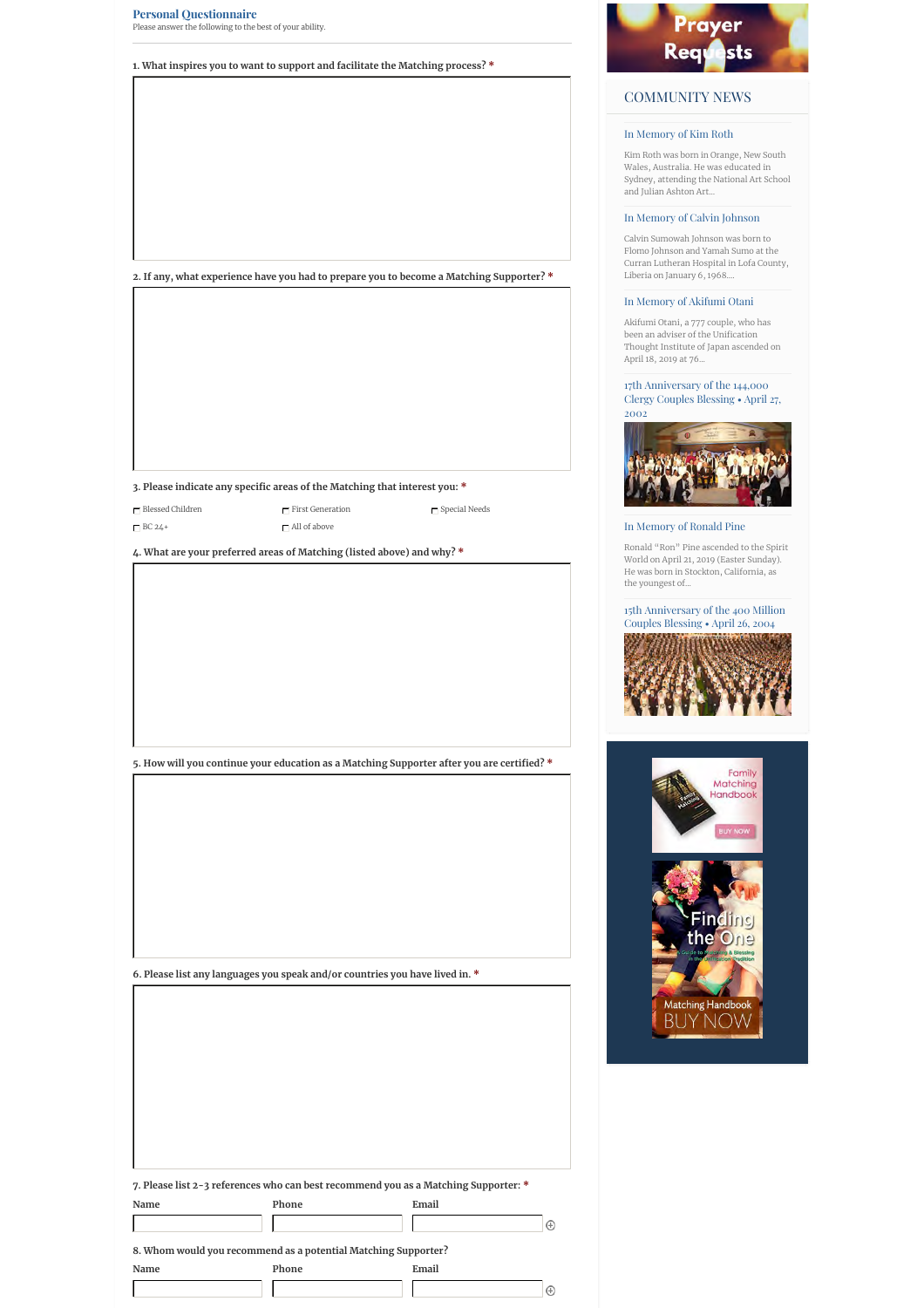

**This is my first time to become a Matching Supporter.**

I've been a Matching Supporter in the past and want to be recertified.

I'm currently a Matching Supporter and want access to the training.

**When did you receive the Marriage Blessing? \***

We require that Matching Advisors be Blessed in marriage for at least one year before taking the Matching Advisor certification training.

**Profile Photo**

Choose File No file selected Accepted file types: jpg, png, gif.

Subscribe

APPLICATION CENTER

UPCOMING EVENTS

eonghwa Ministr

born

It's nice to see who's on our team!

#### **Gender \***

C Male

**Date of Birth \*** C Female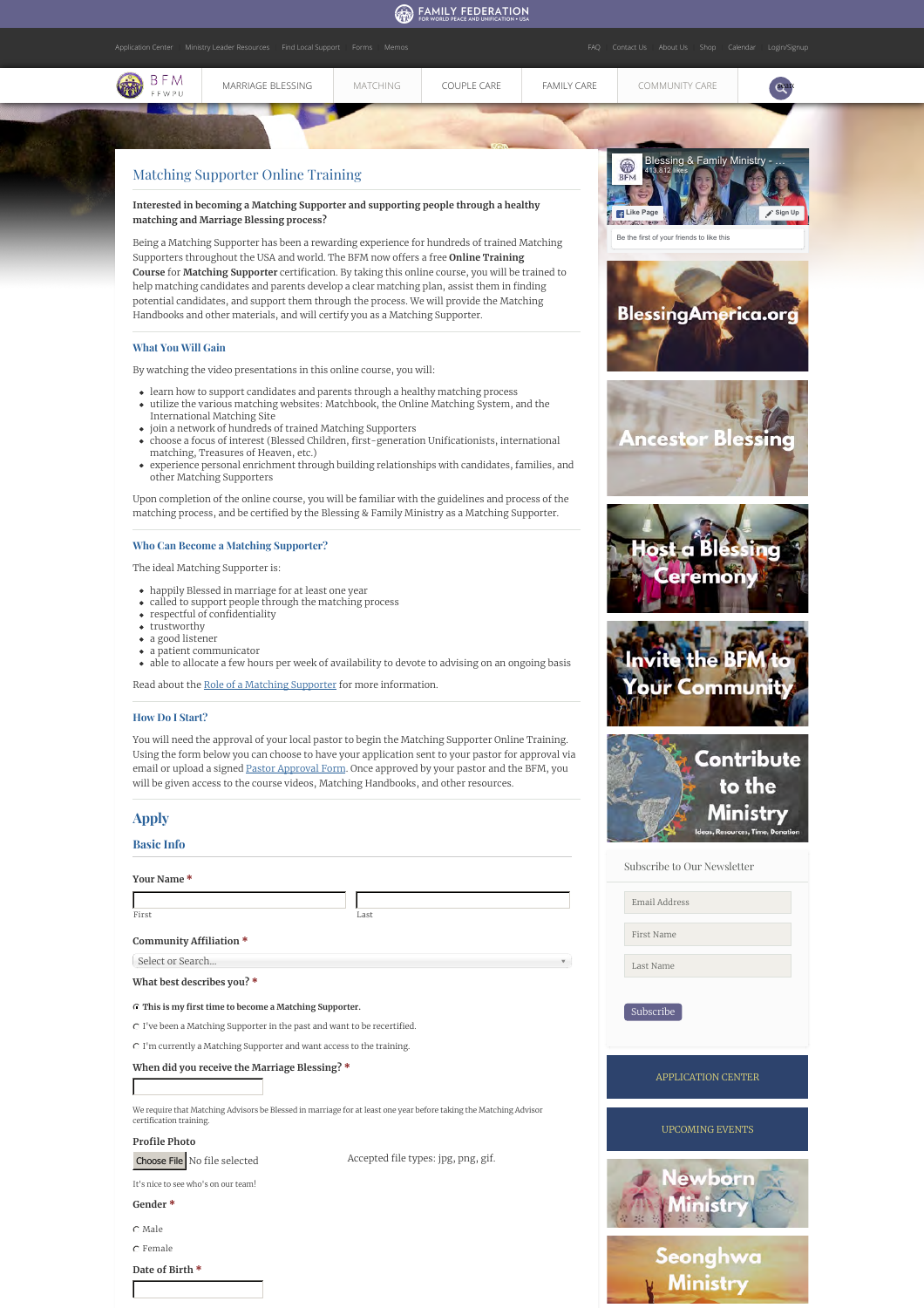| Email*                                                                                                                                                                                                                                                                                                                                                                                                                                                                                                                                              |       |                           |  |
|-----------------------------------------------------------------------------------------------------------------------------------------------------------------------------------------------------------------------------------------------------------------------------------------------------------------------------------------------------------------------------------------------------------------------------------------------------------------------------------------------------------------------------------------------------|-------|---------------------------|--|
|                                                                                                                                                                                                                                                                                                                                                                                                                                                                                                                                                     |       |                           |  |
| Enter Email                                                                                                                                                                                                                                                                                                                                                                                                                                                                                                                                         |       | Confirm Email             |  |
| Phone*                                                                                                                                                                                                                                                                                                                                                                                                                                                                                                                                              |       |                           |  |
| Address <sup>*</sup>                                                                                                                                                                                                                                                                                                                                                                                                                                                                                                                                |       |                           |  |
|                                                                                                                                                                                                                                                                                                                                                                                                                                                                                                                                                     |       |                           |  |
| <b>Street Address</b>                                                                                                                                                                                                                                                                                                                                                                                                                                                                                                                               |       |                           |  |
| City                                                                                                                                                                                                                                                                                                                                                                                                                                                                                                                                                |       | State / Province / Region |  |
|                                                                                                                                                                                                                                                                                                                                                                                                                                                                                                                                                     |       | United States             |  |
| ZIP / Postal Code                                                                                                                                                                                                                                                                                                                                                                                                                                                                                                                                   |       | Country                   |  |
| <b>Pastor Approval</b>                                                                                                                                                                                                                                                                                                                                                                                                                                                                                                                              |       |                           |  |
| Pastor's Name*                                                                                                                                                                                                                                                                                                                                                                                                                                                                                                                                      |       |                           |  |
| Pastor                                                                                                                                                                                                                                                                                                                                                                                                                                                                                                                                              |       |                           |  |
| Prefix                                                                                                                                                                                                                                                                                                                                                                                                                                                                                                                                              | First | Last                      |  |
| Pastor's Email *                                                                                                                                                                                                                                                                                                                                                                                                                                                                                                                                    |       |                           |  |
|                                                                                                                                                                                                                                                                                                                                                                                                                                                                                                                                                     |       |                           |  |
| Pastor's Phone*                                                                                                                                                                                                                                                                                                                                                                                                                                                                                                                                     |       |                           |  |
|                                                                                                                                                                                                                                                                                                                                                                                                                                                                                                                                                     |       |                           |  |
|                                                                                                                                                                                                                                                                                                                                                                                                                                                                                                                                                     |       |                           |  |
| Choose your pastor approval method (whatever works better for you and your pastor): *                                                                                                                                                                                                                                                                                                                                                                                                                                                               |       |                           |  |
| C Paper: Upload a signed Pastor Approval Form                                                                                                                                                                                                                                                                                                                                                                                                                                                                                                       |       |                           |  |
| C Electronic: Request my pastor's approval via email with this application submission                                                                                                                                                                                                                                                                                                                                                                                                                                                               |       |                           |  |
| *We cannot process your application until your pastor emails us their approval. Thus, we<br>recommended contacting your pastor directly about reviewing your application, especially if you<br>do not hear a response quickly.                                                                                                                                                                                                                                                                                                                      |       |                           |  |
| <b>Matching Supporter Pledge</b>                                                                                                                                                                                                                                                                                                                                                                                                                                                                                                                    |       |                           |  |
|                                                                                                                                                                                                                                                                                                                                                                                                                                                                                                                                                     |       |                           |  |
|                                                                                                                                                                                                                                                                                                                                                                                                                                                                                                                                                     |       |                           |  |
|                                                                                                                                                                                                                                                                                                                                                                                                                                                                                                                                                     |       |                           |  |
| I am willing to help with coordination, communication and organization of the Matching                                                                                                                                                                                                                                                                                                                                                                                                                                                              |       |                           |  |
|                                                                                                                                                                                                                                                                                                                                                                                                                                                                                                                                                     |       |                           |  |
|                                                                                                                                                                                                                                                                                                                                                                                                                                                                                                                                                     |       |                           |  |
|                                                                                                                                                                                                                                                                                                                                                                                                                                                                                                                                                     |       |                           |  |
|                                                                                                                                                                                                                                                                                                                                                                                                                                                                                                                                                     |       |                           |  |
|                                                                                                                                                                                                                                                                                                                                                                                                                                                                                                                                                     |       |                           |  |
|                                                                                                                                                                                                                                                                                                                                                                                                                                                                                                                                                     |       |                           |  |
|                                                                                                                                                                                                                                                                                                                                                                                                                                                                                                                                                     |       |                           |  |
|                                                                                                                                                                                                                                                                                                                                                                                                                                                                                                                                                     |       |                           |  |
|                                                                                                                                                                                                                                                                                                                                                                                                                                                                                                                                                     |       |                           |  |
|                                                                                                                                                                                                                                                                                                                                                                                                                                                                                                                                                     |       |                           |  |
|                                                                                                                                                                                                                                                                                                                                                                                                                                                                                                                                                     |       |                           |  |
|                                                                                                                                                                                                                                                                                                                                                                                                                                                                                                                                                     |       |                           |  |
|                                                                                                                                                                                                                                                                                                                                                                                                                                                                                                                                                     |       |                           |  |
|                                                                                                                                                                                                                                                                                                                                                                                                                                                                                                                                                     |       |                           |  |
|                                                                                                                                                                                                                                                                                                                                                                                                                                                                                                                                                     |       |                           |  |
|                                                                                                                                                                                                                                                                                                                                                                                                                                                                                                                                                     |       |                           |  |
|                                                                                                                                                                                                                                                                                                                                                                                                                                                                                                                                                     |       |                           |  |
|                                                                                                                                                                                                                                                                                                                                                                                                                                                                                                                                                     |       |                           |  |
|                                                                                                                                                                                                                                                                                                                                                                                                                                                                                                                                                     |       |                           |  |
|                                                                                                                                                                                                                                                                                                                                                                                                                                                                                                                                                     |       |                           |  |
|                                                                                                                                                                                                                                                                                                                                                                                                                                                                                                                                                     |       |                           |  |
|                                                                                                                                                                                                                                                                                                                                                                                                                                                                                                                                                     |       |                           |  |
| *<br>$\Box$ Supporter ministry in my local community.<br>*<br>$\square$ I will thoroughly study the Matching Handbooks and abide by their guidelines.<br>$\ast$<br>$\blacksquare$ I am committed to attending Advanced Matching Supporter trainings at least twice a year<br><b>Personal Questionnaire</b><br>Please answer the following to the best of your ability.<br>1. What inspires you to want to support and facilitate the matching process? *<br>2. If any, what experience have you had to prepare you to become a Matching Supporter?* |       |                           |  |
|                                                                                                                                                                                                                                                                                                                                                                                                                                                                                                                                                     |       |                           |  |
|                                                                                                                                                                                                                                                                                                                                                                                                                                                                                                                                                     |       |                           |  |
|                                                                                                                                                                                                                                                                                                                                                                                                                                                                                                                                                     |       |                           |  |
|                                                                                                                                                                                                                                                                                                                                                                                                                                                                                                                                                     |       |                           |  |
|                                                                                                                                                                                                                                                                                                                                                                                                                                                                                                                                                     |       |                           |  |



## COMMUNITY NEWS

### In Memory of Kim Roth

Kim Roth was born in Orange, New South Wales, Australia. He was educated in Sydney, attending the National Art School and Julian Ashton Art…

### In Memory of Calvin Johnson

Calvin Sumowah Johnson was born to Flomo Johnson and Yamah Sumo at the Curran Lutheran Hospital in Lofa County, Liberia on January 6, 1968.…

## In Memory of Akifumi Otani

Akifumi Otani, a 777 couple, who has been an adviser of the Unification Thought Institute of Japan ascended on April 18, 2019 at 76…

### 17th Anniversary of the 144,000 Clergy Couples Blessing • April 27, 2002



## In Memory of Ronald Pine

Ronald "Ron" Pine ascended to the Spirit World on April 21, 2019 (Easter Sunday). He was born in Stockton, California, as the youngest of…

### 15th Anniversary of the 400 Million Couples Blessing • April 26, 2004







 $\mathop{\boxdot}\limits \mathop{\rm Blessed}\nolimits$  Children

 $\Box$  First-Generation Unificationists

Associate Members

 $\Box$  Special Needs